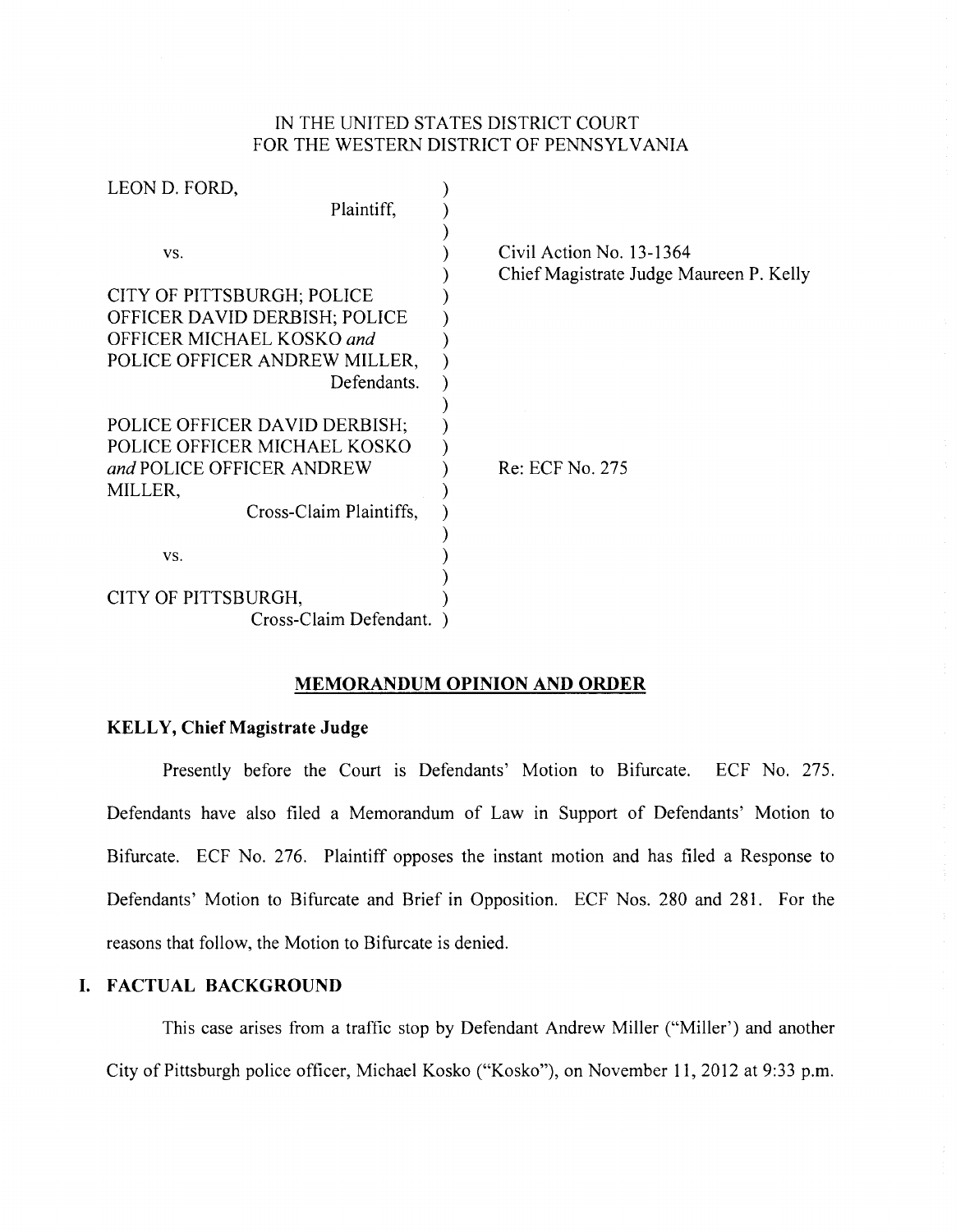Plaintiff provided his driver's license, proof of insurance and vehicle registration to Kosko. In response to questions from the officers, Plaintiff was asked whether he was another person, named Lamont Ford. Plaintiff denied that he was Lamont Ford. At some point, Kosko responded to Plaintiff by yelling, "Fuck you. You are fuckin lying to a cop." ECF No. 206 at 4.

At approximately 9:46 p.m., Defendant Miller and Defendant David Derbish ("Derbish") approached Plaintiffs car, at which time Defendant Derbish went to the passenger side of the car. Id.

It is undisputed that Defendant Miller did not observe any firearm or ammunition in Plaintiffs vehicle. However, Defendants maintain that Defendant Derbish observed a bulge in Plaintiffs sweatpants at this time, which he pointed out to Defendant Miller. Defendant Miller then decided to pat Plaintiff down outside of the vehicle. Id.

At approximately 9:48 p.m., Defendant Kosko opened Plaintiff's door. The officers verbally communicated their desire for Plaintiff to get out of the car.<sup>1</sup> Plaintiff remained in the car, anchoring his hand on the gear shift. Defendant Miller attempted to physically pull Plaintiff from the car. Id. At approximately 9:49 p.m., Defendant Derbish climbed into Plaintiff's car from the passenger side.<sup>2</sup> Id. at 5. Mere seconds later, the car moved forward with Plaintiff and Defendant Derbish inside.<sup>3</sup> Id. Mere seconds after the car started to move, Defendant Derbish shot Plaintiff multiple times, in rapid succession, stopping only when Plaintiff was slumped over the steering wheel. The car crashed into a set of stairs at a residence a few houses down the

<sup>&</sup>lt;sup>1</sup> Defendants maintain that Defendant Miller and Kosko asked Plaintiff to step out of the car several times. ECF No. 182  $\parallel$  17. Plaintiff maintains that the officers never instructed him to exit the car, but instead told him, "you'll get your black ass out of the car if we want your black ass out of the car." ECF No. 191  $\P$  41; ECF No. 202  $\P$  17. Plaintiff testified that he was "terrified" and "scared" by these remarks and that the two officers had become "aggressive and combative." ECF No. 192-4 at 68, 73-75.

 $2$  It is undisputed that Defendant Derbish entered Plaintiff's vehicle while it was still running. ECF No. 199 at 5.

<sup>&</sup>lt;sup>3</sup> Defendant Derbish testified that he was uncertain what caused the vehicle to move forward. ECF No. 191-10 at 13. Plaintiff testified that he does not know how the vehicle moved forward. ECF No. 192-4 at 90.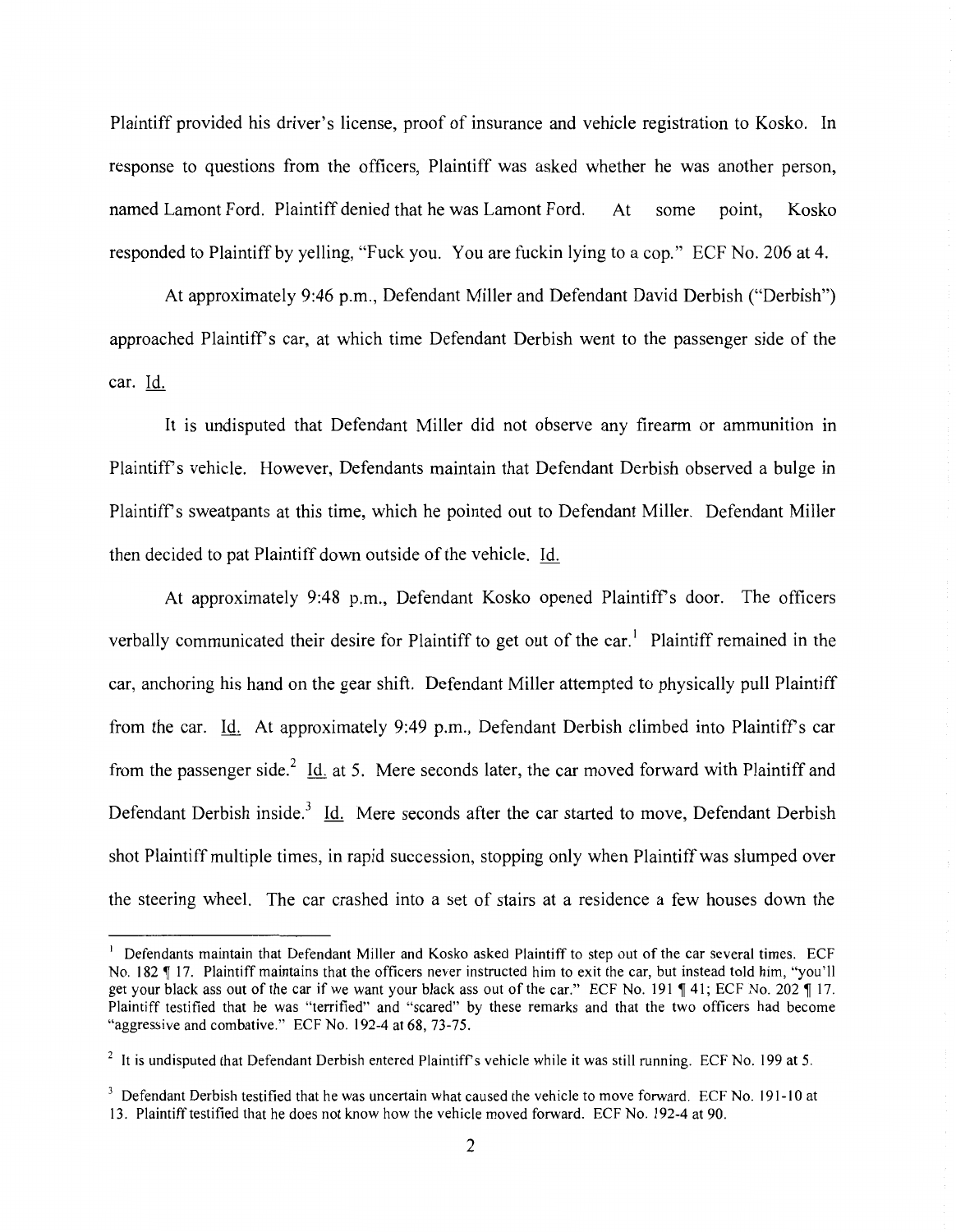street from the location of the stop. Following the crash, no weapon was found on Plaintiff's person or in his vehicle. Id.

Plaintiff testified at his deposition that, as a result of the shooting by Defendant Derbish, three bullets entered his chest, one bullet entered his arm and one bullet entered his hip. Id. Due to injuries sustained from the shooting, Plaintiff was hospitalized for months and underwent multiple surgeries. His spine is completely severed at the T5 level and he suffers permanent paralysis. Id.

#### **II. PROCEDURAL POSTURE**

As a result of this Court's ruling on the Motions for Summary Judgment, the following claims remain for trial: Counts I and  $II$  - Section 1983 excessive force against Defendant Derbish; Count IV - assault and battery against Defendant Derbish and Count VI - assault and battery against Defendant Miller. The cross-claim for indemnification against the City of Pittsburgh also remains. ECF Nos. 206 and 207. The trial of these claims is scheduled to commence on September 18, 2017. ECF No. 235.

#### **III. DISCUSSION**

Defendants request that this Court exercise its discretion to bifurcate the liability and damages phases of the trial of this case. Specifically, Defendants move to bifurcate on five grounds. First, the separation of liability and damages will present unfair prejudice to the Defendants. Second, the issues surrounding liability are separate and distinct from the issues surrounding damages. Third, the resolution of the liability issues in favor of Defendants would obviate the damage phase of the trial. Fourth, the severance of issues would reduce the amount of evidence and enhance juror comprehension. Fifth, the separation of issues will promote

3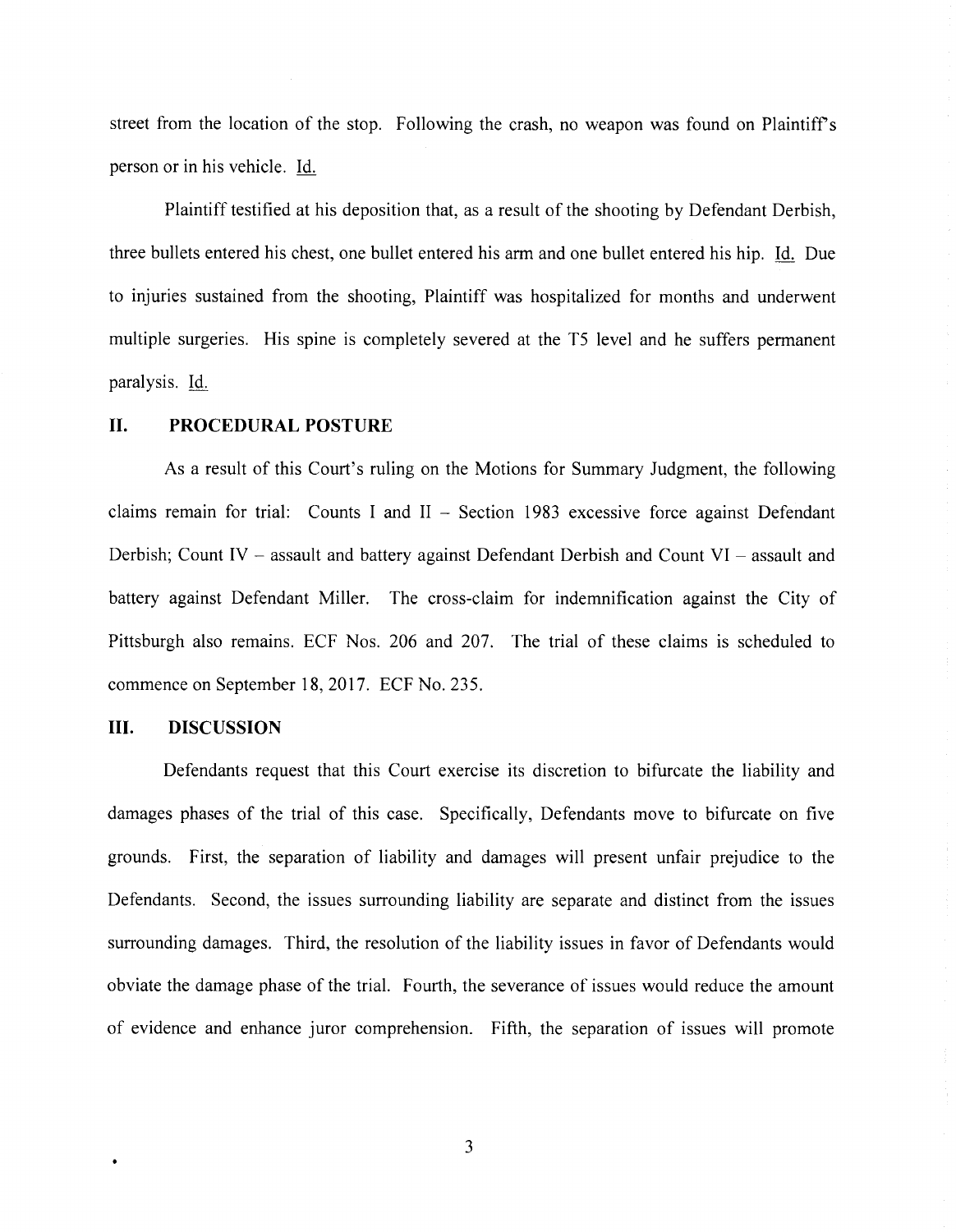judicial economy and possibly save the parties from unnecessary litigation costs. ECF No. 276 at 2.

Plaintiff opposes the Motion to Bifurcate and requests that it be denied for the following reasons: (1) no actual unfair prejudice has been described by the Defendants; (2) the issues surrounding liability are interwound with the issues surrounding damages; (3) resolution of liability in favor of Defendants would not obviate the damage phase as damage evidence is also necessary for the liability phase; (4) severance of issues would actually compound the amount of evidence; and (5) judicial economy would be best served by trying the case in the traditional fashion. ECF No. 281 at 2.

Pursuant to Federal Rule of Civil Procedure 42, a trial court may, in its discretion, bifurcate a trial. The rule expressly provides:

For convenience, to avoid prejudice, or to expedite and economize, the court may order a separate trial of one or more separate issues, claims, crossclaims, counterclaims or third-party claims. When ordering a separate trial, the court must preserve any federal right to a jury trial.

Fed. R. Civ. P. 42(b). The decision to bifurcate, and the manner in which bifurcation is ordered, is left to the trial court's informed discretion and must be decided on a case by case basis. See Idzojtic v. Pennsylvania R.R. Co., 456 F.2d 1228, 1230 (3d Cir. 1972) ("[t]he district court is given broad discretion in reaching its decision whether to separate the issues of liability and damages"). In exercising its discretion, the court "must weigh the various considerations of convenience, prejudice to the parties, expedition, and economy of resources." Emerick v. U.S. Suzuki Motor Corp., 750 F.2d 19, 22 (3d Cir. 1984). The moving party bears the burden of establishing that bifurcation is appropriate. Innovative Office Prods., Inc. v. Spaceco, Inc., No. 05-cv-4037, 2006 U.S. Dist. LEXIS 29439, at \*1 (E.D. Pa. May 15, 2006).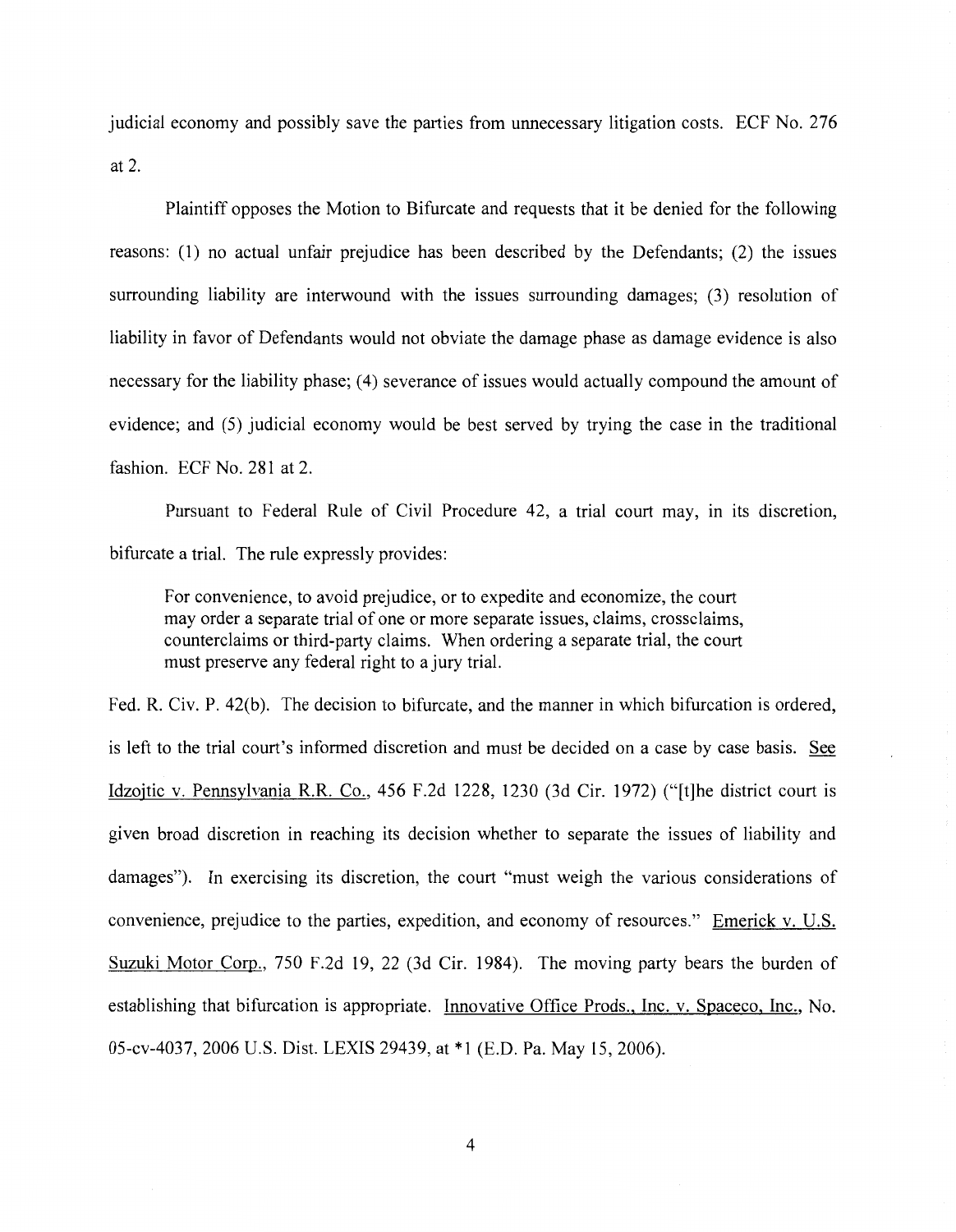The United States Court of Appeals for the Third Circuit has held that "this court has heretofore cast its lot with the views expressed by the Advisory Committee that bifurcation 'be encouraged where experience has demonstrated its worth,' but that 'separation of issues for trial is not to be routinely ordered."' Lis v. Robert Packer Hosp., 579 F .2d 819, 824 (3d Cir. 1978). The Court of Appeals for the Third Circuit has also noted that "bifurcation is appropriate where litigation of one issue ... may eliminate the need to litigate a second issue." In re Bayside Prison Litig., 157 F. App'x 545, 547- 48 (3d Cir. 2005). However, bifurcation is certainly not required in circumstances where the "issues are so closely interwoven that the plaintiff would have to present the same evidence twice in separate trials." Id. at 548. Indeed, bifurcation "remains the exception rather than the rule." Sprinturf, Inc. v. Southwest Recreational Indust., Inc., No. 01- 7158, 2004 U.S. Dist. LEXIS 785, at \*1 (E.D. Pa. Jan. 15, 2004) (citing Real v. Bunn-0-Matic Corp., 195 F.R.D. 618, 620 (N.D. Ill. 2000)).

In considering the instant Motion to Bifurcate, it must be noted at the outset that the remaining claims to be tried before the jury in this case are excessive force and assault and battery. In deciding the excessive force claims, the jury will be instructed to consider the reasonableness of the conduct of Defendant Derbish under the circumstances and from the perspective of a reasonable police officer at the scene of the traffic stop at issue. Graham v. Connor, 490 U.S. 386, 396-397 (1989). As such, "[d]etermining the nature and quality of the intrusion by the officers must include consideration of the severity of any injury inflicted. Evidence of plaintiff's injuries is relevant to the issue of whether the force used by the officers was excessive. Potentially, the evidence is intertwined. Bifurcation would require the court and the parties to draw lines between what evidence is relative to damages verses what evidence is relative to liability. Given the nature of excessive force claims, this can prove particularly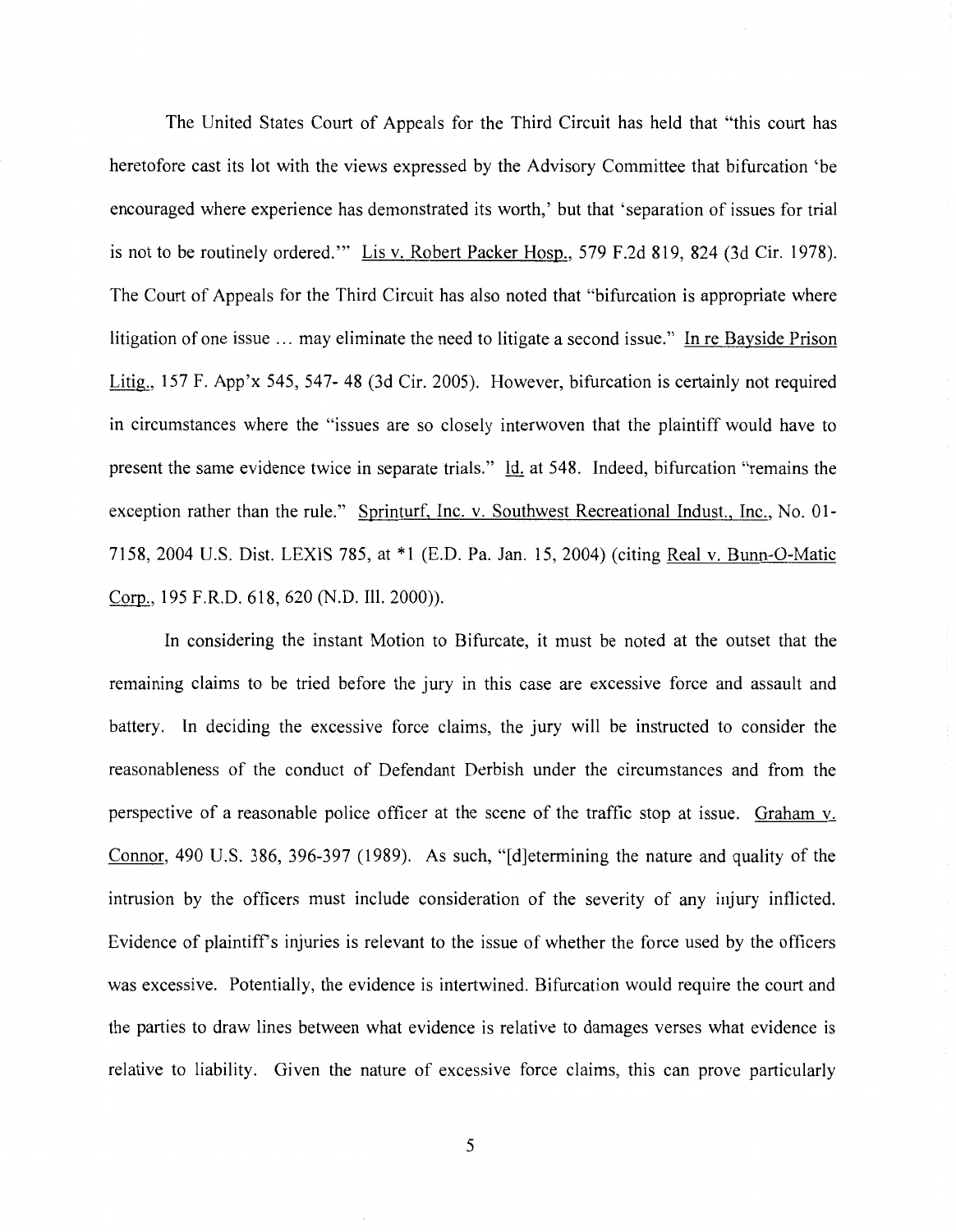difficult and risks prolonging the trial or even requiring a second trial." Greene v. City of Green Bay, No. 08-C-219, 2009 U.S. Dist. LEXIS 61160, at \*3 (E.D. Wis. July 8, 2009).

The Court takes note of the decision of the United States Court of Appeals for the Sixth Circuit in Martin v. Heideman, 106 F.3d 1308 ( $6<sup>th</sup>$  Cir. 1997), relative to the trial of a case involving allegations of police officers using excessive force while arresting plaintiff for a misdemeanor offense. In that case, the district court bifurcated liability and damages at trial. On appeal, Plaintiff argued that the district court denied him substantial justice by excluding evidence of the full extent of his injuries. The Sixth Circuit agreed with the Plaintiff and found that the district court had abused its discretion by bifurcating the trial. The Sixth Circuit held:

When the district court limited the evidence of the severity of Martin's injury to evidence collected immediately after the incident, it ignored the fact that the severity of an injury may not be apparent immediately after an accident. For example, an apparently bruised or sprained leg that does not seem to warrant treatment might later reveal fractures indicative of a more severe blow. Such evidence would clearly be relevant to establish the amount of force used. Similarly, evidence of a plaintiff's psychological injury may reflect on the severity of the force used. And, although a defendant may may be able to argue that he or she did not cause the subsequently appearing physical or psychological injuries, the causation question is one for the jury. In this case, the district court's attempt to draw the line excluding all evidence beyond the emergency room notes was error, requiring reversal. Moreover, because the extent of plaintiffs damages was relevant to the question of liability, the district court abused its discretion by bifurcating the trial.

### Id. at 1312.

In this District, United States District Court Judge Arthur J. Schwab denied a motion to bifurcate the trial of a Section 1983 excessive force case. The case involved a traffic stop, allegations that defendants repeatedly physically struck plaintiff and the use of tasers. Plaintiff was taken to a nearby hospital for medical care. In denying the request for bifurcation, Judge Schwab held that: "[t]his Court finds that it would not promote judicial economy to bifurcate this trial given that the issues are so closely interwoven that Plaintiff would have to present the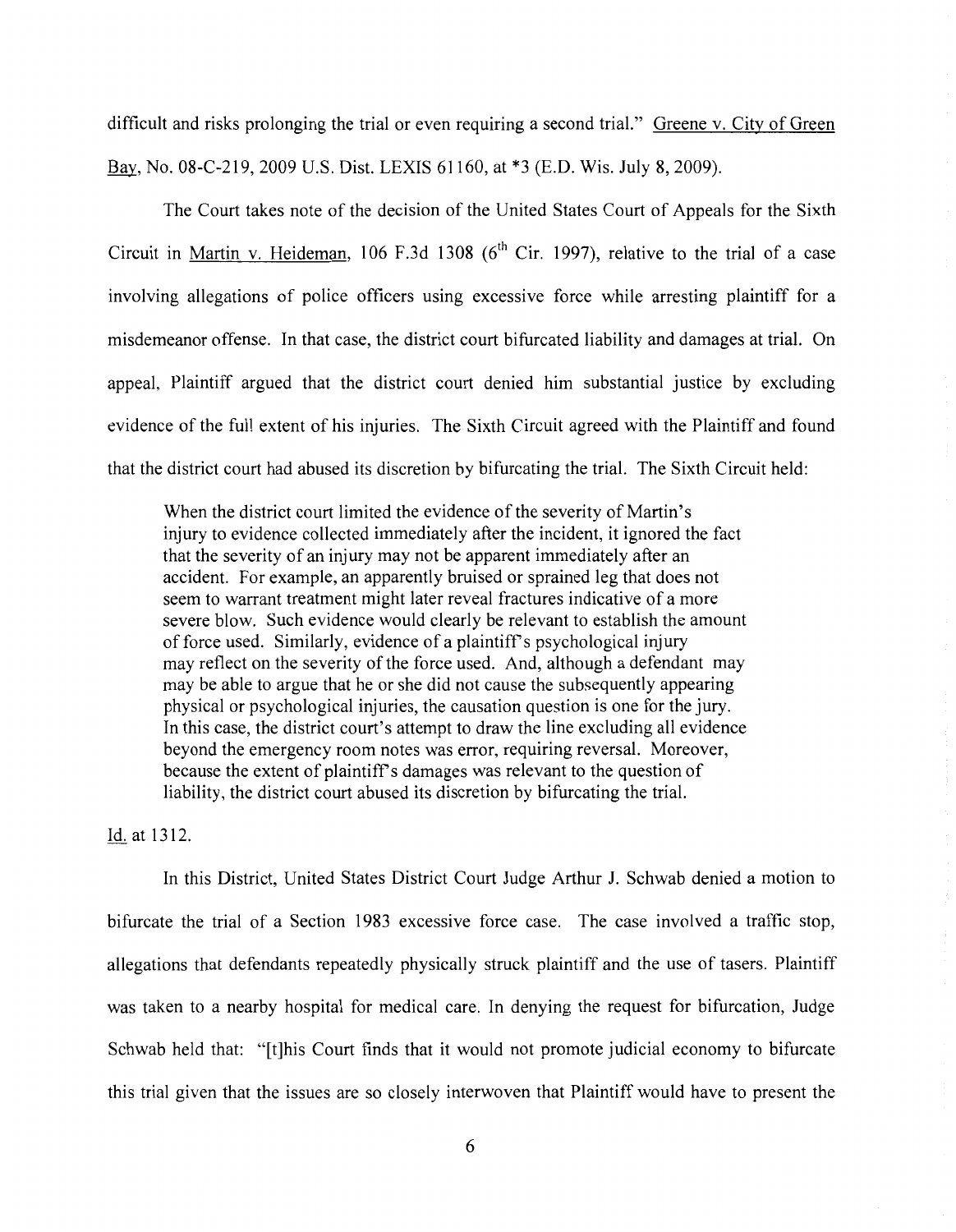same evidence in separate trials. Further, this Court finds no evidence or argument suggesting that the jury could not compartmentalize the evidence presented." Palmer v. Nassan, No. 10- 0922, 2011 U.S. Dist. LEXIS 5836, at \*2 (W.D. Pa. Jan. 20, 2011).

Similarly, in another excessive force case arising from a pat and frisk, the United States District Court for the Western District of New York held:

As noted by the Second Circuit in Kerman, it is possible that the jury may determine that all of the force used by the defendants was justified, that none of the force used by the defendants was justified; or that some of the force was justified and some not justified. The jury deciding damages in this case will have to be presented with evidence relating to the facts and circumstances surrounding the underlying altercation (in effect, the evidence presented during the trial on liability) to determine which injuries, if any, were the result of the excessive use of force.

Tafari v. Goord, No. 06-331, 2011 U.S. Dist. LEXIS 118871, at \*13 (W.D.N.Y. Oct. 14, 2011). In denying the motion to bifurcate, the court ruled that "in light of the interwoven nature of the liability and damages in this case, and the fact that many of the issues relating to plaintiff's injuries must necessarily be explored during liability at trial, it does not appear that bifurcation would likely save significant resources or increase juror comprehension." Id. at \*13-14.

In considering the facts of this case and the remaining claims of Section 1983 excessive force and assault and battery to be tried before the jury in the context of the relevant precedent and decisions cited above, the Court agrees with Plaintiff and finds, first and foremost, that the issues of liability and damages in this case are closely interwoven. The nature and extent of Plaintiffs injuries must necessarily be explored during the liability of phase of this case. Contrary to Defendants' argument, the liability issues are not separate and distinct from damages sustained by Plaintiff. Second, Defendants have not established any actual unfair prejudice. Third, the jury can reasonably concentrate on and comprehend the issue of liability, especially in the context of the three remaining claims as to only two remaining Defendants. Fourth, given the